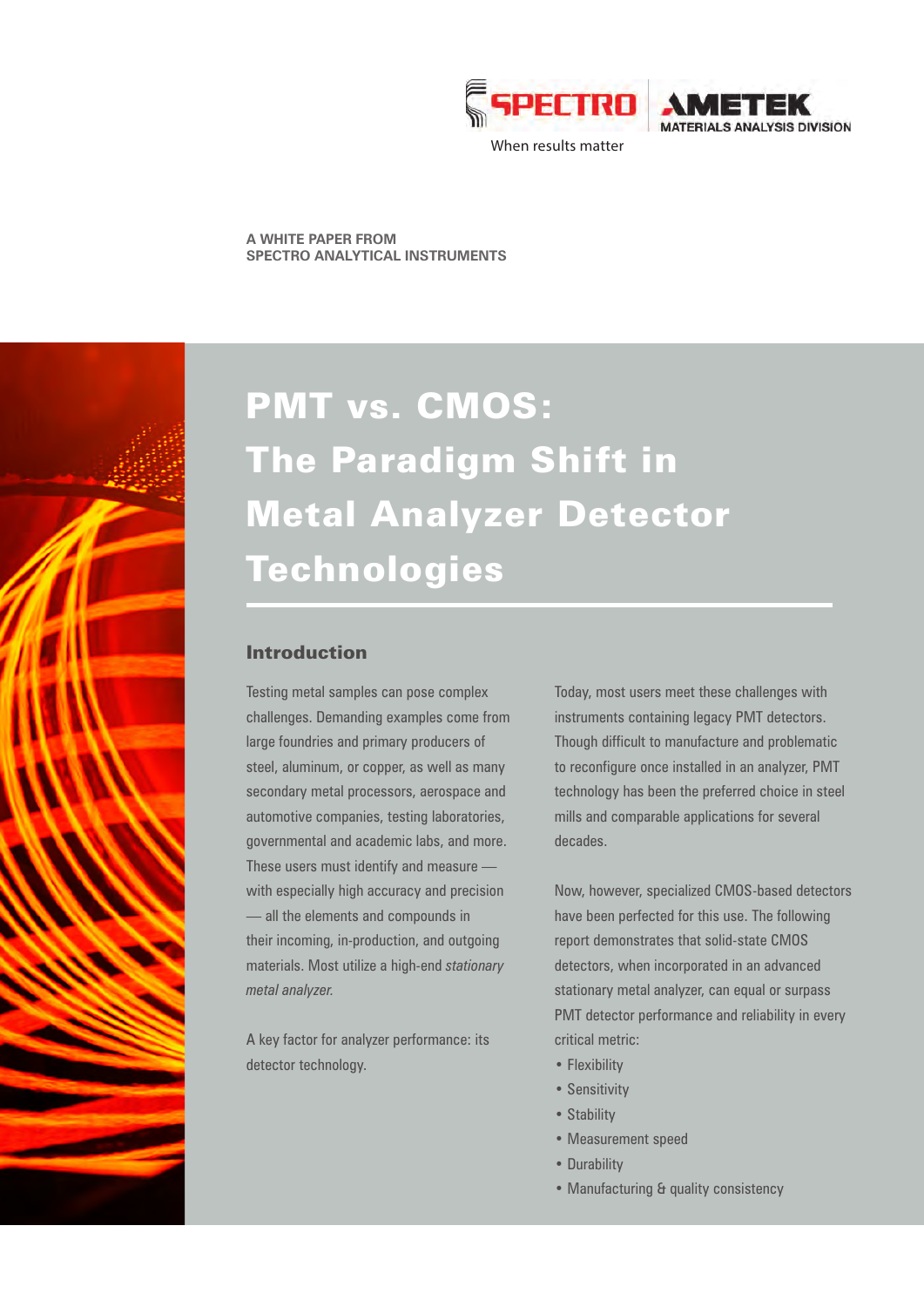





## Background **The Principles of OES**

The instruments discussed here are classed as arc *spark optical emission spectrometry* or *arc spark OES* analyzers. Analysis begins when a metal sample is placed on the *spark stand*. The stand is internally flushed with argon gas to prevent contamination by elements in the air. An electrode several millimeters from the sample discharges a high-voltage impulse, or spark, which arcs to the metal. The spark vaporizes or depletes some of the sample material, atomizing and ionizing it. This excited material emits energy, which becomes electromagnetic radiation, or light.

Specific spectral wavelengths of that light are characteristically emitted by specific elements. So each element has unique emission spectra, or analytical wavelengths. And the intensity of the light is directly proportional to the concentration level of a given element in the excited sample.

Emitted light reaches the *optical system*, and its wavelengths are separated by a diffraction grating. The light is directed onto a *detector array* and associated *readout electronics*, which provide data to allow the analyzer's software to quantify each light wavelength and intensity. Result: the user can identify and measure each element in the sample.

Note that the process involves numerous complications. The relevant wavelengths encompass the entire ultraviolet and infrared spectrum, from 120 nanometers (nm) to 780 nm. Emission profiles are complex: iron (Fe) alone possesses more than 4,000 different analytical emission lines.

Of course, each component of the OES process is important. But the part played by the detectors is especially critical.

### **The Trouble With Tubes**

*Photomultiplier tubes* (PMTs) have long been the preferred detector choices for highend spectrometers used by primary metal producers and other demanding users.

A legacy vacuum tube technology, a PMT detector consists of an evacuated glass housing enclosing several light-detection elements. Light from a sample's arc spark excitation enters the tube and strikes a thin photocathode layer, which ejects electrons. These are focused, greatly amplified, and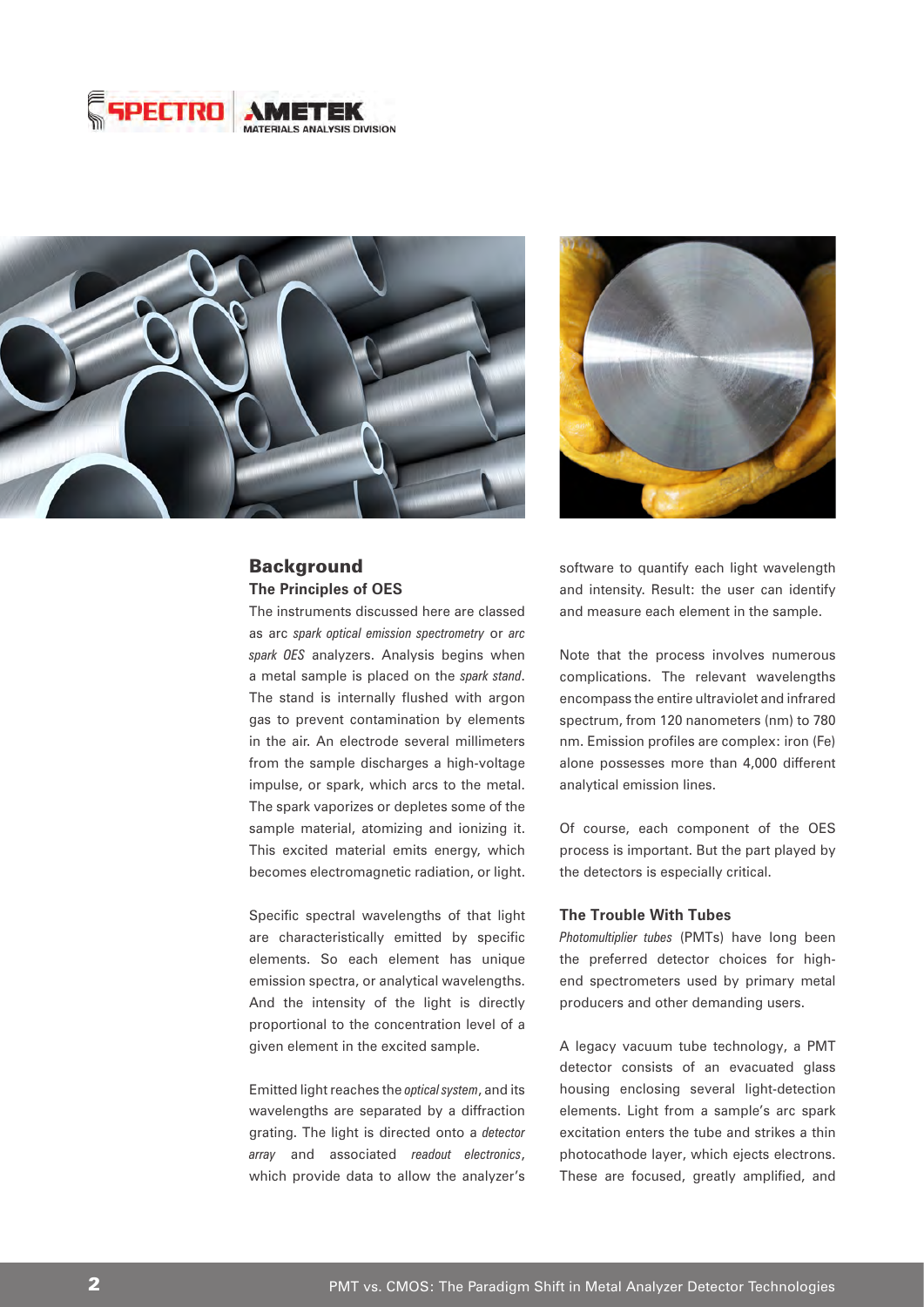





converted into electronic signals. A tube requires operating power of up to 1200 volts.

As analyzer components, PMTs are considered relatively robust. Their ability to enable accurate identification and measurement of the elements for which they are configured has been proven over many years. In terms of performance, they are noted for high gain, low noise, and good speed of measurement. Their excellent trace element detection capability is aided by their markedly high dynamic range.

However, PMTs also suffer from significant drawbacks.

As a one-of-a-kind item, each PMT presents individual variations that must be painstakingly accommodated — impairing efforts for consistent manufacturing, quality control, and even use. PMTs are expensive. Each PMT detects a single specific element. Each PMT-based analyzer must be configured to detect only a relatively small number of elements in given matrices. Adding or subtracting another element necessitates major hardware alterations.

Analytical lines from closely adjacent elements may cause interference. If a PMT detector fails, the analyzer is blind to that element's wavelength, potentially degrading performance of the entire optical system.

These and other problems indicate why PMT technology has been supplanted by solid-state solutions in a number of other spectrometer markets, from i*nductively coupled plasma optical emission spectrometry* (ICP-OES) devices to mobile metal analyzers to benchtop and midrange stationary metal analyzers.

#### **The Pros and Cons of CCDs**

To overcome PMTs' disadvantages, many spectrometer manufacturers turned to detectors based on the *charge coupled device (CCD)*.

Invented in 1969, CCDs were first used in camera and imaging sensors. A CCD is basically a solid-state integrated circuit (IC) that's etched onto a silicon substrate. It contains a linear array of several thousand miniature light-sensitive elements (also known as pixels). Fundamentally, a CCD sensor captures light and converts it into an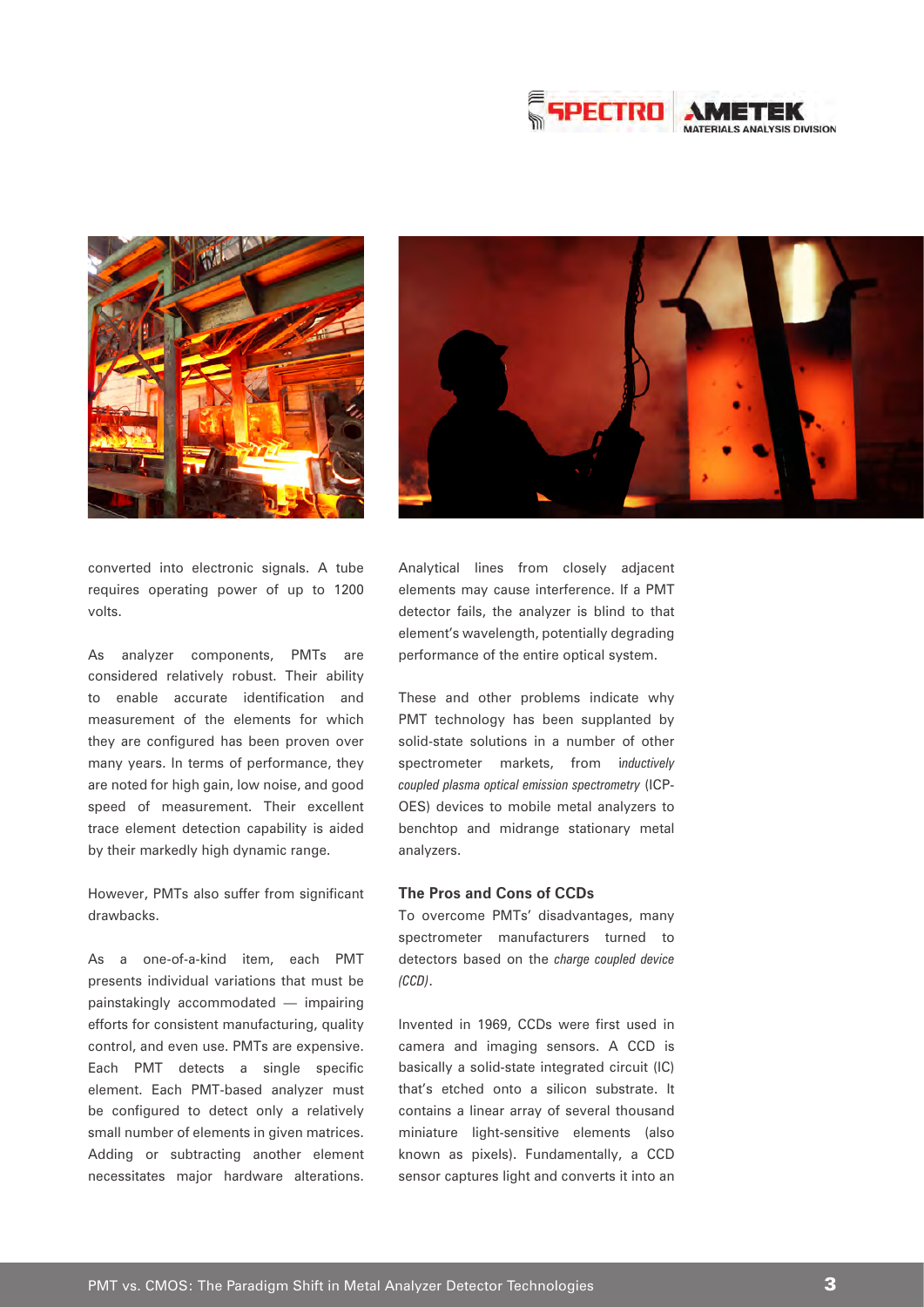



electrical charge. The more light captured, the greater the charge.

In CCD-based spectrometers (first introduced in 1999), each pixel's signal of the intensity of light at its location is fed to the spectrometer's readout electronics for processing. Later generations of CCD detectors are commonly used in today's midrange ICP-OES spectrometers. In those instruments, CCDs are prized for their high resolution and durability, plus their consistent capability to deliver specified sensitivity and low noise levels. Example: for midsized companies, foundries, and fabricators, the world's best-selling stationary metal analyzer is probably the SPECTROMAXx spectrometer from SPECTRO Analytical Instruments. This popular seventh-generation instrument uses CCD-based detectors to great effect.

Currently available *hybrid* systems, which feature both PMT and CCD detectors, manage to combine some of the desirable characteristics of each technology.

However, for demanding tasks such as primary metal production, pure CCD-based systems have not been able to match the performance of PMT-based analyzers. This is especially true with regards to low detection limits and the identification of inclusions, enabled by technologies such as TRS and SSE (see "Achieving Sensitivity and Precision" below.)

#### **The CMOS Solution**

That's all changed with the advent of today's next-generation, linear CMOS detectors. Like CCD-based models, *complementary metal oxide semiconductor (CMOS)* detectors are solidstate devices manufactured with proven IC detector technology. So they share basic CCD advantages over PMTs, such as quality consistency and reproducibility. But years of development have gone into making CMOS a new, distinctly different detector type that's a great improvement over CCD technology.

A CMOS detector is a multichannel semiconductor device wherein parts of the readout electronics — performing tasks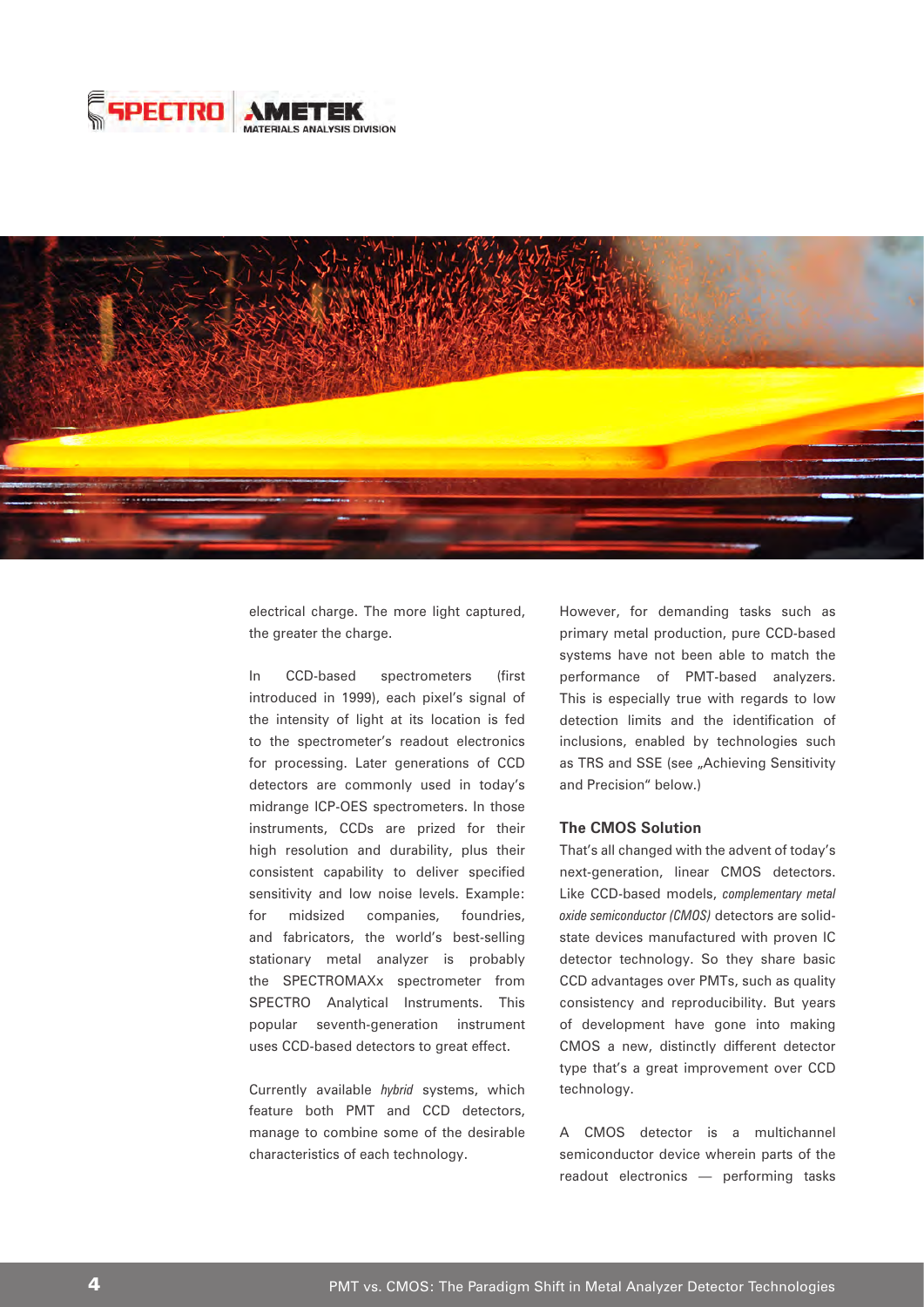

such as analog-to-digital conversion and noise reduction — are integrated onto the sensor die during fabrication of each integrated circuit. So these key image processing functions take place on the chip itself. Result: advantages such as greater dynamic range and higher data throughput.

Till this development, some users have believed that PMT detectors are inherently superior to solid-state detectors. The remainder of this report demonstrates that the latest CMOS detector technology — as incorporated into an advanced instrument such as the new SPECTROLAB S stationary metal analyzer — has now reversed the equation.

## Maximizing Flexibility **PMT: One Detector, One Line — No Flexibility**

One inherent limitation of PMT technology: every PMT unit in an analyzer requires its own exit slit (to separate a given wavelength of light emanating from the diffraction grating). One PMT must be dedicated to each emission line.

With multiple 28 mm or 13 mm diameter detectors on a crowded mounting plate, the distance between each detector is critical. Every detector and every slit must be perfectly positioned via a demanding manufacturing process to achieve correct focus on its corresponding wavelength. It not, it can take extensive remeasuring to determine that the line is off-profile.

The one detector / one line constraint also sharply limits the total number of elements that an analyzer can handle. The average PMT-based instrument is factoryconfigured to detect a maximum of only 80 wavelengths. This doesn't mean it can



measure 80 elements. Each element may require analysis of multiple wavelengths, based on its matrix and concentration range. For example, in a multi-matrix configuration, nickel (Ni) alone may demand seven different wavelengths for optimal analysis. With an 80-wavelength ceiling, highly configured PMT-based systems very soon run out of elements they can detect.

Additionally, two elements of interest to the user may have optimum lines that are too closely adjacent. In some cases, there's actually not enough room on the plate to accommodate precise positioning of their dedicated PMTs and slits. So for one of the elements, the makers must choose a compromise wavelength, instead of the best analytical one. This degrades performance on that element for every measurement the analyzer makes.

Finally, there's the flexibility factor — or lack thereof. In many modern mills or factories, it's not uncommon for new materials or alloys to be considered for research and development, to be encountered in an evolving supply chain, or to be added to a product line. Problem: a facility that depends on a PMT-based analyzer can't easily add or subtract even a single element of interest. Only elements specified for the instrument's initial configuration can be detected.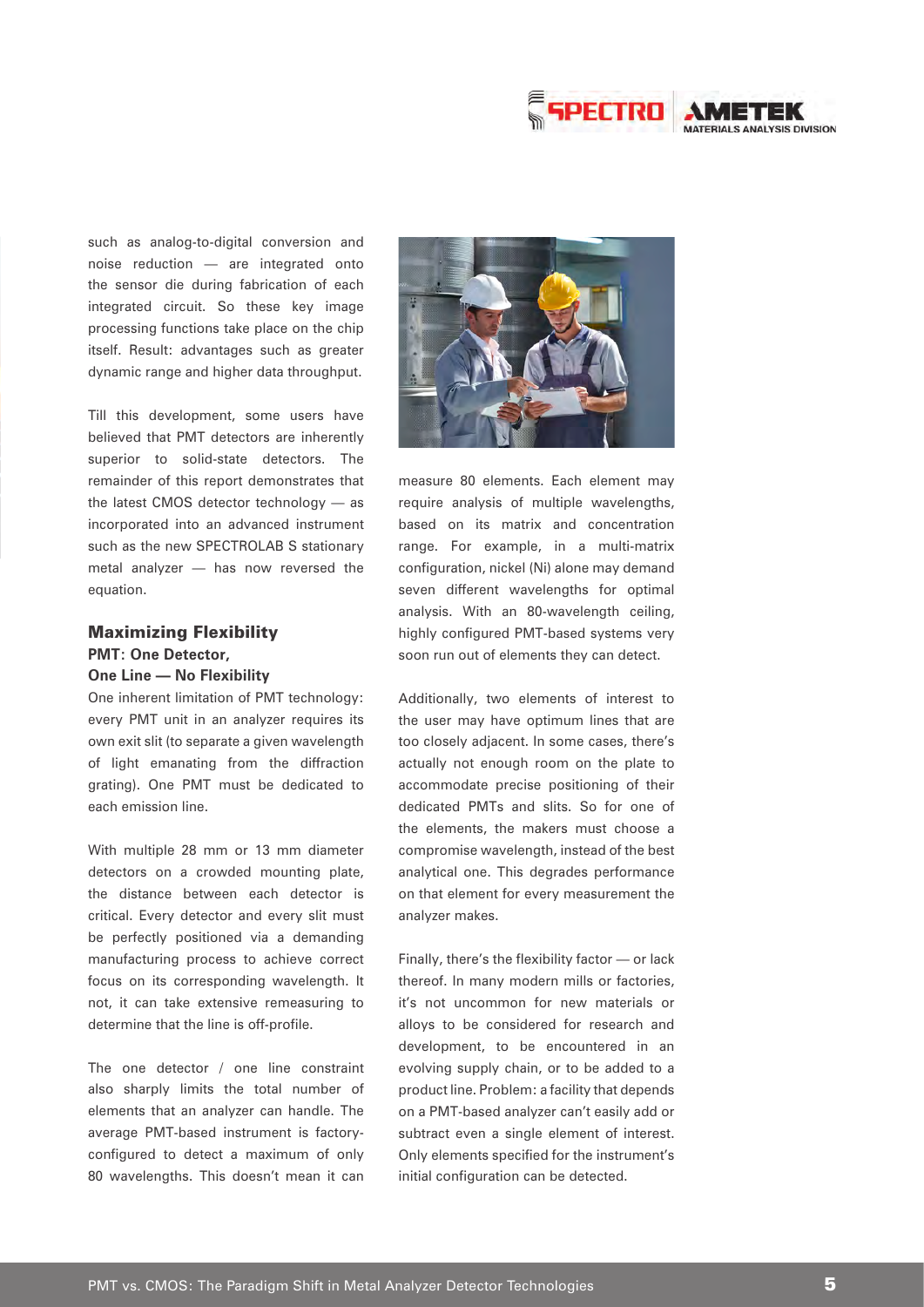



Trying to change an existing element selection means that production must halt while both hardware and software are modified. A quite complex calibration/ profiling/recalibration process must then be endured. This may take an extended — and expensive — visit from a manufacturer's representative, or even a return to the factory. And depending on the element and specific fit/positioning constraints on the mounting plate, reconfiguration may ultimately prove impossible.

## **CMOS+T: Full-Spectrum Coverage for Maximum Flexibility**

By contrast, CMOS detectors are not limited to one detector / one element. So in the SPECTROLAB S analyzer, via a dedicated mirror, all of the thousands of pixels on the CMOS detector are exposed to all light lines emitted from the sample. Thus, in addition to efficient single-element focus, the system can capture full coverage of every wavelength on the entire relevant analytical spectrum simultaneously, from 120 to 780 nm. This full-capture range exceeds anything possible with a PMT-based analyzer.

SPECTRO's proprietary CMOS+T technology delivers flexibility that allows the instrument maker to design the optimal optical configuration for each customer, regardless of application. For example, users may specify any combination of the 10 standard primary metal producers' matrices: iron (Fe), aluminum (Al), copper (Cu), nickel (Ni), cobalt (Co), magnesium (Mg), titanium (Ti), tin (Sn), lead (Pb), or zinc  $(Zn)$ .



**6 PMT** vs. CMOS: The Paradigm Shift in Metal Analyzer Detector Technologies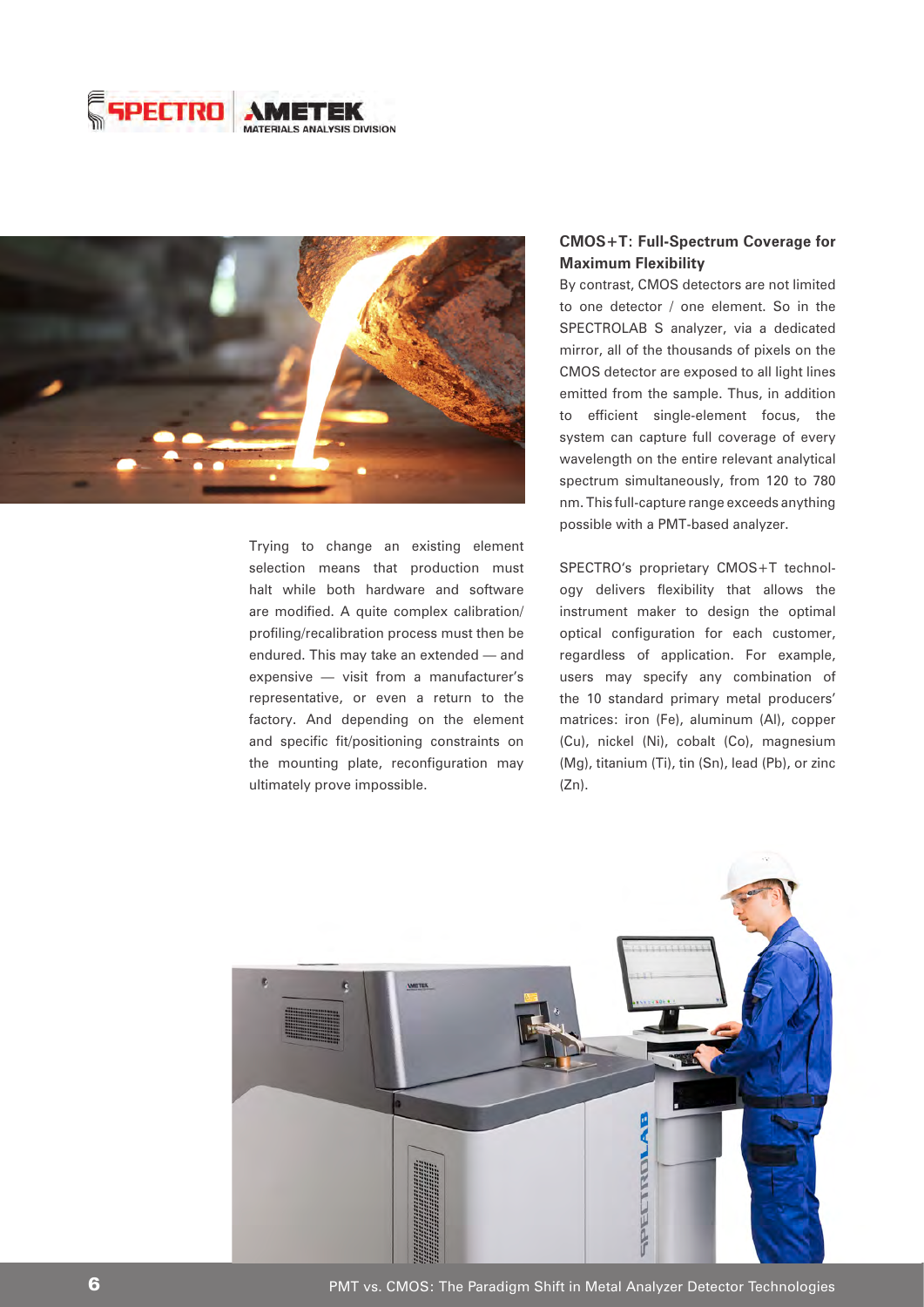

And a CMOS detector system doesn't suffer from the 80-wavelength limit that so seriously restricts how many elements a PMT-based instrument can handle. For example, one recent SPECTROLAB S installation configured the instrument to detect wavelengths emitted in 170 different analytical lines — measuring a total of 59 different elements.

In addition, no compromises or remeasurements are necessary for closely adjacent emission lines. The optimum line may always be analyzed for the most accurate result.

This kind of CMOS-based analyzer design also allows for full future-proof flexibility. Again, there's no limit on the total number of selectable elements. If an unknown element is encountered and/or a new element or elements enters the supply stream, the instrument maker can simply supply a new analytical method via software update. So metal producers can add coverage of newly necessary materials containing bismuth (BI), tungsten (W), manganese (Mn), or other matrices quickly and easily.

CMOS full-spectrum-coverage design empowers other powerful software capabilities. Archiving and auditing programs can provide full forensic audits of any and all reported spectra, to discover unwanted elements. In addition, solidstate detectors allow the use of programs such as SPECTRO's iCAL 2.0. This enables recalibration/profiling/standardization using only a single sample; less operator intervention; and long-term measurement stability regardless of variations in samples or ambient temperatures.



## Achieving Sensitivity and Precision

Until now, in applications such as highend metal analysis, analyzers based on PMT detectors still outperformed other spectrometers at detecting trace elements, as well as delivering precise measurement at all concentration levels. They owed much of this remaining dominance to two related analytical techniques in particular: TRS and SSE.

*Time resolved spectroscopy (TRS)* measures changes (such as in a sample's emission energy levels and emission direction) occurring during predefined, discrete segments within a single spark discharge. Given a PMT's high dynamic range, system software can use this data to minimize background noise plus interference effects between elements. Result: high sensitivity for improved detection limits.

*Single spark evaluation (SSE)* records and analyzes each of a number of sparks in succession. System software can also use this data to detect inclusions — miniature foreign bodies found in a mass of a different material. In certain metals, even quite small inclusions can negatively impact a material's mechanical performance. The analyzer can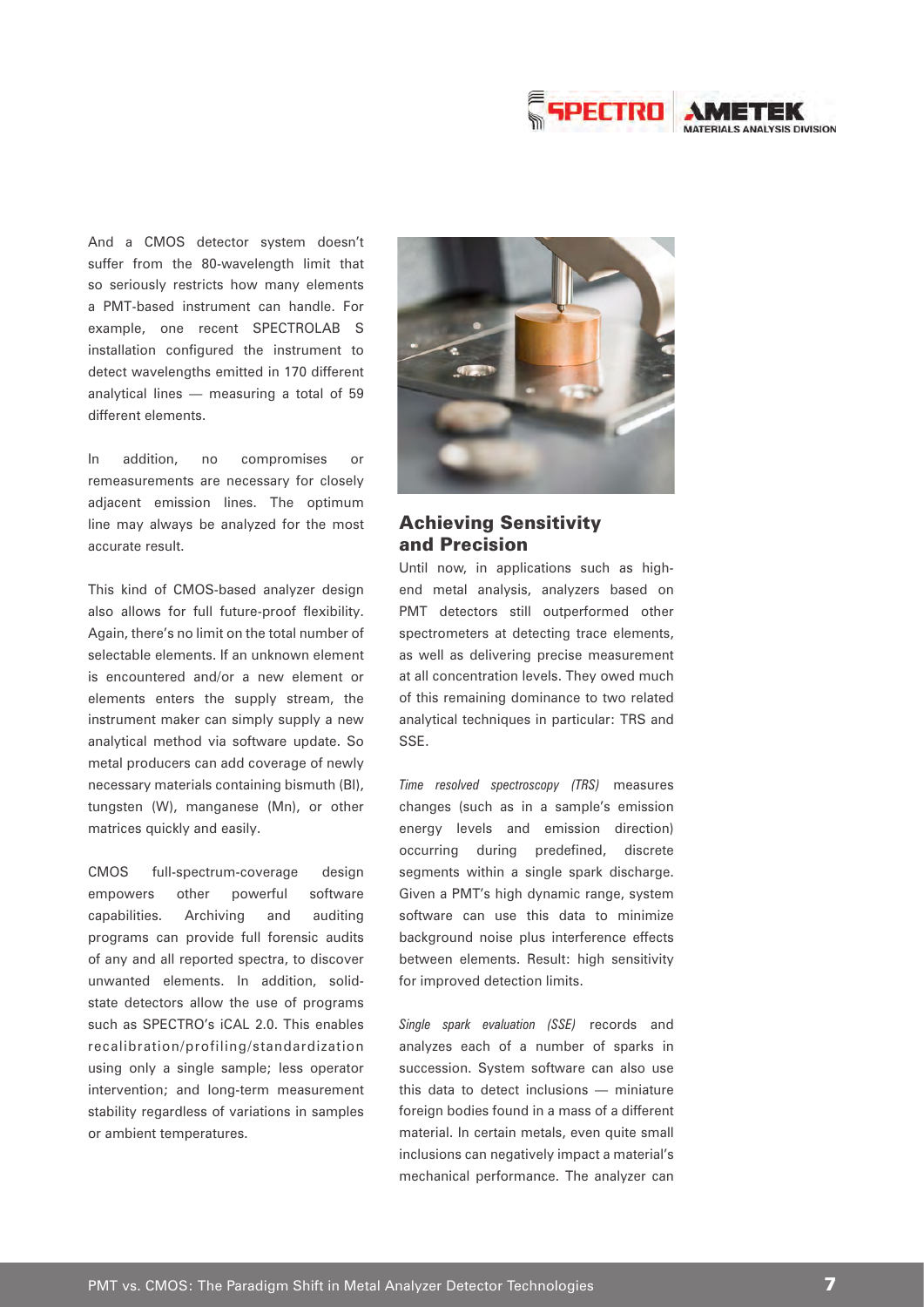

| LoD in ppm     |            |            |
|----------------|------------|------------|
| <b>Element</b> | <b>PMT</b> | $CMOS + T$ |
| Pb             | 3.5        | 1.9        |
| <b>Sb</b>      | 9.3        | 9.2        |
| W              | 5          | 4.5        |
| Ag             | 0.4        | 0.1        |
| Se             | 15         | 2.5        |
| Ce             | 7.2        | 2.6        |
| Bi             | 5.6        | 2.9        |
| Zr             | 1.5        | 0.9        |
| As             | 3.6        | 1.6        |
| Ti             | 1.5        | 1.1        |
| Cu             | 6.7        | 2.4        |
| Co             | 1.5        | 1.2        |

#### *Table 1: LoDs for iron-based material*

| LoD in ppm     |                |            |
|----------------|----------------|------------|
| <b>Element</b> | <b>PMT</b>     | $CMOS + T$ |
| Bi             | 1.8            | 1          |
| TI             | 0.6            | 0.5        |
| Pb             | 1              | 0.3        |
| Cu             | 8.3            | 1          |
| B              | 0.5            | 0.2        |
| <b>Sb</b>      | $\overline{2}$ | 1.5        |
| Sr             | 0.05           | 0.05       |
| <b>Mo</b>      | 0.3            | 0.2        |
| La             | 0.7            | 0.6        |
| Hg             | 0.9            | 0.4        |
| Сe             | 4.5            | 1          |
| Mn             | 1              | 0.6        |

alert users to inclusions in otherwise "clean" materials, such as manganese sulfide (MnS) in steel.

Unfortunately, CCD-based detectors are inherently unable to deliver the performance necessary for TRS or SSE.

However: today, an advanced CMOS-based analyzer such as SPECTROLAB S employs proprietary technology with the advantage that each detector in its lithographically printed semiconductor array is much more reproducible and consistent in terms of sensitivity and noise behavior than is possible with a one-off PMT. Even more critically, the CMOS+T system can use its full-spectrum ability to achieve a previously unprecedented feat: TRS capture of an entire relevant spectra. To this, it adds other advantages of its optical system and image processing — such as an external shutter to isolate single sparks; the ability to utilize the best combination between an analytical line and a reference line; and its own high dynamic range.

All these combine to help the spectrometer meet or exceed the detection limits, sensitivity, and precision (see accompanying tables) previously available only with PMT detection that employed TRS and SSE capabilities. So applications such as determination of steel cleanliness can enjoy unmatched precision. CMOS+T technology can handle requirements from complex single-base configurations to multimatrix setups. And it can provide excellent results everywhere from single parts per million (ppm) trace element levels to high concentrations of expensive materials such as chrome (Cr) and nickel (Ni).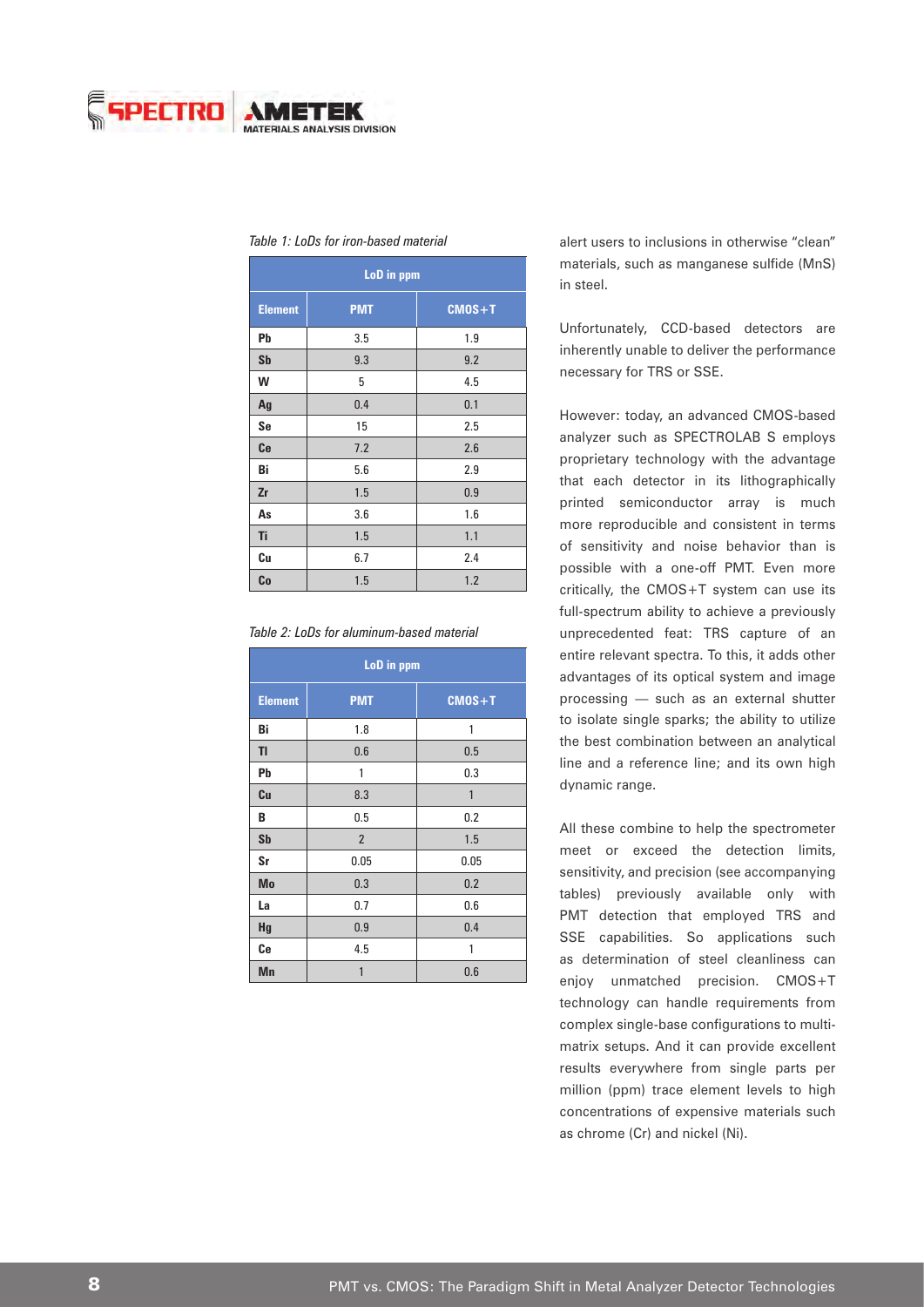



## Ensuring Stability

As mentioned, PMT limitations may force manufacturers to configure less-than-ideal wavelengths for certain elements. Among other problems, this can impact measurement accuracy. If not temperature-stabilized, PMTbased analyzers can be greatly affected by even small variations in room temperature. These factors can degrade reproducibility, and readouts of the same concentration of the same element can vary unacceptably over time.

CMOS+T technology allows better stability and reproducibility of results, in both the short and long terms. Instrument designers may choose the optimum correlation

between analytical and reference lines for the most stable measurement approach possible. In addition, SPECTROLAB S adds further stability via iCAL 2.0 software, which includes online correction for measurement drift caused by temperature fluctuation or other issues.

## Accelerating Speed of **Measurement**

As a class, OES analyzers are noted for fast measurement. Often located close to the mill or factory floor, they avoid production delays caused by waiting for results. Stationary metal analyzers equipped with PMT detectors are no exception, providing most results in seconds or a few minutes.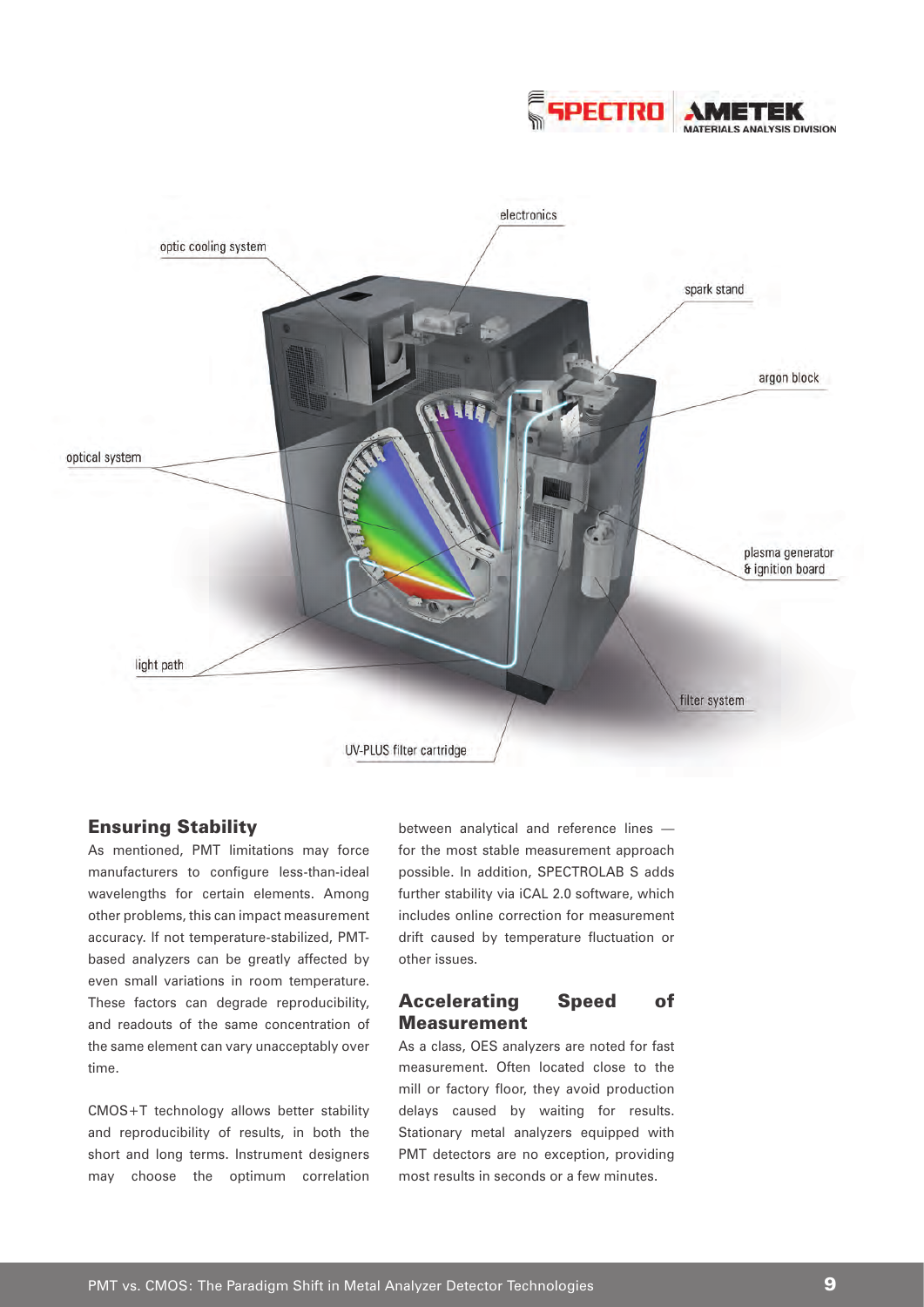

A CMOS-based system can do even better. The SPECTROLAB S analyzer, for example, leverages inherent CMOS speed with features such as dynamic preburn time and plasma control, to further optimize and reduce processing intervals. Measurement times can be significantly lower than with PMT-based systems. This is a real benefit in automated, high-throughput environments. For example, the system can achieve highly accurate results for materials such as lowalloy steel within less than 20 seconds.

## Enjoying Industrial-Strength **Durability**

Most PMT detectors provide robust service lives. Nevertheless, a PMT failure may occasionally occur — rendering the analytical line for its associated element unreadable until a replacement can be installed.

New CMOS-based detectors for metal analyzers such as SPECTROLAB S are designed for even more reliable, industrialstrength service. Additionally, due to the technology's unique full-spectrum capture: if CMOS detection for one emission line should ever fail, the system can simply utilize a closely alternative line, instead of losing the capacity to measure that element entirely.

## Drawing on Dependable Manufacturing Sources

The reliability and quality control performance of CMOS detectors should equal or exceed that of PMT detectors, when sourced from first-tier makers. And SPECTRO Analytical Instruments itself is one of the world's leading manufacturers of analytical devices using elemental analysis technologies such as ICP, OES, and XRF.

#### **CONCLUSION**

SPECTRO Analytical Instruments possesses years of experience designing metal analyzers using both PMT-based and CCD-based detectors. In fact, a previous model of their flagship metal analyzer SPECTROLAB offered a hybrid PMT/CCD system, designed to maximize these technologies' complementary capabilities.

The continued development and optimization of CMOS semiconductor detectors has transformed the paradigm. Today, using an all-CMOS detector array, coupled with SPEC-TRO's proprietary CMOS+T technology, instruments such as the new SPECTROLAB S analyzer have proven to meet or exceed every aspect of both CCD- and PMT-based performance.